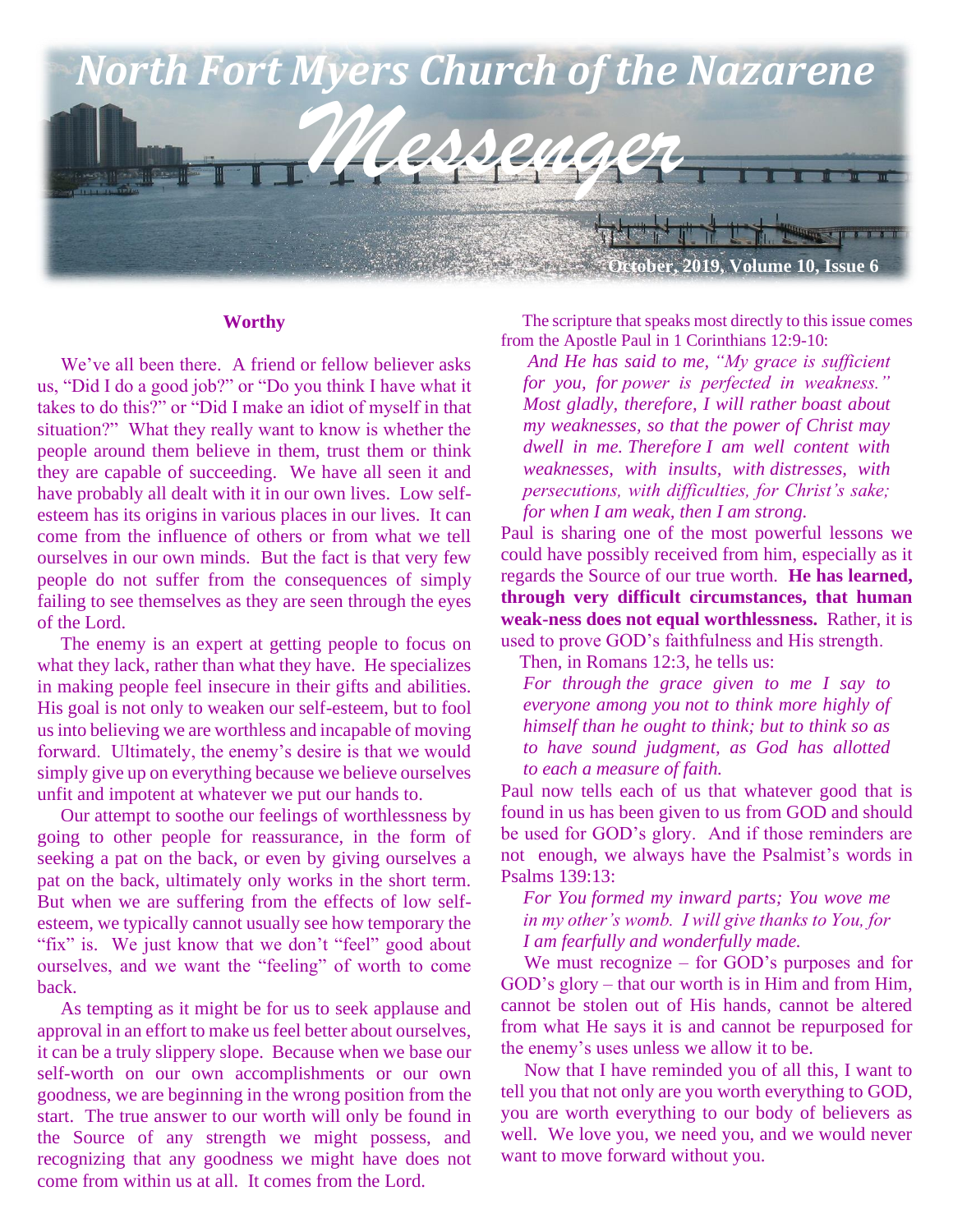## **Birthdays & Anniversaries**

- **4 – Jim & Susan Corle**
- **6 – Susan Corle**
- **8 – Laurel Chapman**
- **11 – Jamie & Susie Lorenson**
- **18 – Janet Van Skiver**
- **20 – Elmer & Sue Jones**
- **22 – Lori Fillmore Dave Fregeau**
- **26 – John & Marie Haddad Arnold Burris**
- **27 – Ernie Rybolt**

Phoebe Barr Tom Blakeman Carl Baxter Ben Bergman Dave Fregeau Judi Predko's family Ray Holman Mark & Lisa Koch Ryan Woodby Ernie Rybold Paul Jones Betty Predko Sheryl Colie & Family Matthew Morgan Orion Predko Paul & Grace Boling Ardyth Eldridge Eileen Massett Joseph Groves Lorraine Jungles Mark & Kim Barr Louis Perez Cody Church Dave Peck Kenny & Gail Goodman Phyllis Obney Regina Williams Allice Daugherty Phillip Lindsey Marlene Ryan A Youth Pastor Unsaved Loved Ones Our missionaries The Nation of Israel Our Church Leaders



## **Prayer Needs:**

Ida Chaplow Ida Chaplow Janice O'Lynn Susie & Jamie Lorenson Children & Teen Depts. Eileen Jennings Kitty Baxter Dorothy & Laurel Chapaman

# BUSY HANDS



Tuesday, October  $1 & 8 \sim 9:30$  A.M. Our group is working on book bags that fit over the backs of school chairs for several classrooms at Edgewood Academy. The bags are beautiful and require not just people who can sew, but anyone willing to lend a hand in the assembly. Anyone who would like to help out is welcome to join in the fun as we work to finish this project.

We need volunteers to help with the distribution of food on Wednesday, October 9, from 4:00 to 6:00 PM, to help with a variety of tasks. Please spread the word to anyone you think could benefit from this special outreach and join us as we partner to help those in need. And once again, thank you for being the hands and feet of Jesus in North Fort Myers.



From children to seniors, people [pack shoebox gifts each](https://www.samaritanspurse.org/operation-christmas-child/pack-a-shoe-box/) year to bless children in need around the world. Parents often use the project to teach their kids about giving. Long before shoeboxes arrive in more than 100 countries, volunteer National Leader-



ship Teams train pastors and community leaders who want to share the [message of the](https://www.samaritanspurse.org/operation-christmas-child/eternal-impact/)  [Gospel](https://www.samaritanspurse.org/operation-christmas-child/eternal-impact/) and bless children.

Our job is to choose an age and gender, fill the boxes with toys, hygiene items, school supplies, etc., and return them to the church. For more on how to pack a shoebox go to: samaritanspurse.org and find "How to pack a shoebox."

## **Calendar**

 **5 – Pumpkin Delivery 7 -31 – Pumpkin Patch 8 – Busy Hands 9 – Food Distribution 10 – Church Board Meeting 31 – Trunk or Treat**

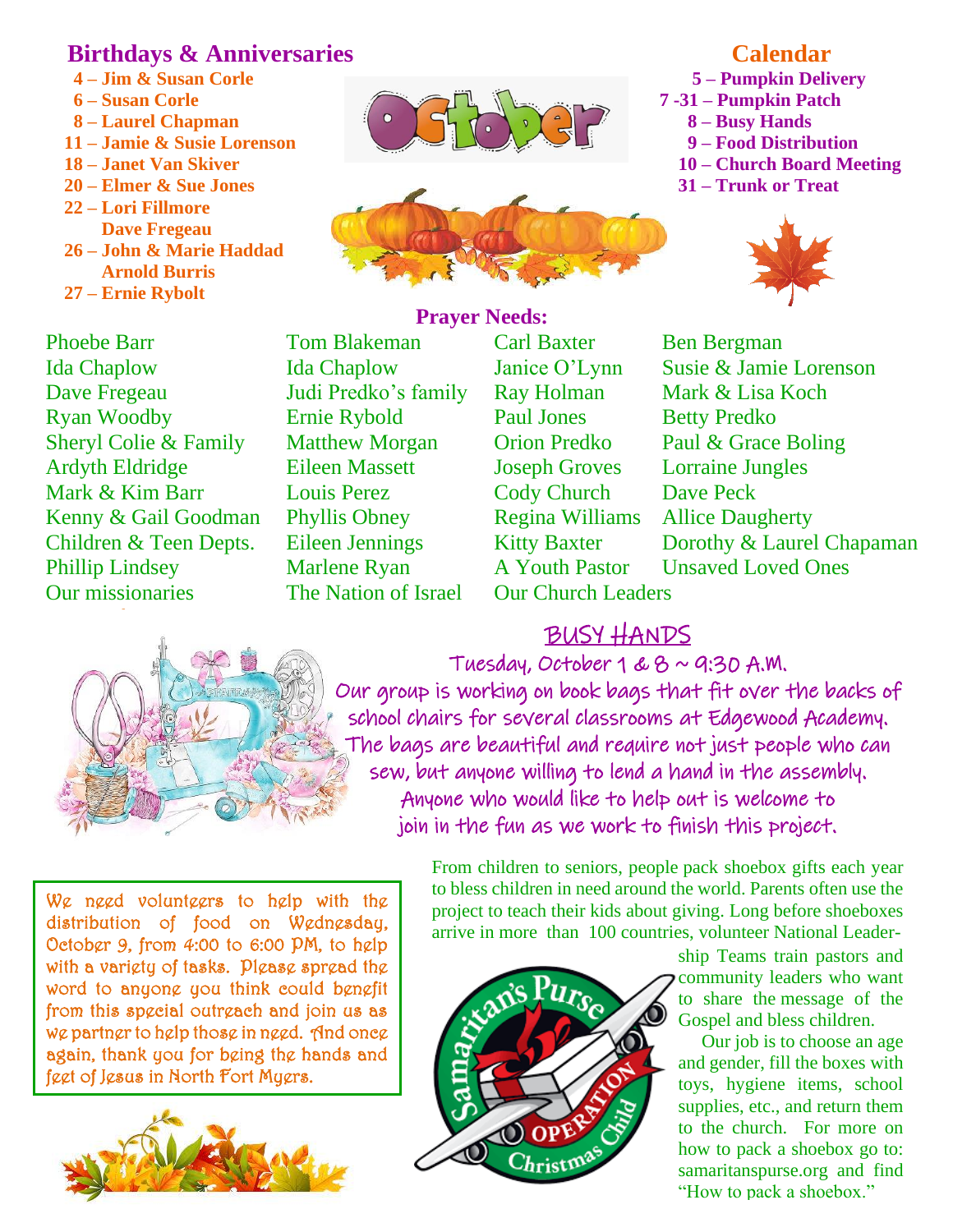

 We will be offering a Trunk or Treat event once again this year to our neighborhood families as a safe and creative alternative to Halloween. We will need lots of volunteers who are willing to decorate their trunks, tailgates or "way-backs" in creative and fun ways. The goal is to give children and their families an inviting opportunity to engage with our people and have a good time that is not scary, spooky or that has anything to do with death. The hope is that we will fill our parking lot with families going "trunk-to-trunk" instead of door-to-door, collecting candy, playing games and having good, clean fun – all while being exposed to our friendly church folks.

 With Trunk-or-Treat, the trunk of your car becomes your front porch, giving you the opportunity to decorate the trunk or gate of your SUVor van in fun and creative ways, making your display a delight for

families and fun for lots of children.

We had a great turnout last year, but would like to double the number of participants in order to reach as many families as possible. Please help us make this a successful outreach by signing up in the foyer, and start considering how you might make your trunk fun and welcoming to the little folks who will be showing up for this special event.

#### **CHANGES TO THE SANCTUARY**

 Thanks to the generous contributions of our congregation and the hard work of several wonderful volunteers, the work on the sanctuary is coming along very well. The new projectors and screens are up and running as of Sunday, September 29, and the change is not only welcome, but beautiful, and is providing our worship crowd with a richer and more enjoyable experience.

 This is a great time of year to invite your friends and family to join us for worship and to come check out the changes, as well as fellowship with the loving folks here at N. Ft. Myers Nazarene. So, come join us as we grow and change and move forward for our Lord and for the Kingdom of GOD.





## PUMPKIN PATCH - October 7 – 31 Pumpkins arrive – October 5 @4 PM

We need friendly, welcoming people to help with pumpkin sales Monday thru Saturday, each week. If you are willing to help work in the pumpkin patch this year, please sign up in the foyer. The workers are scheduled in shifts and the work is not difficult – It involves very little lifting – but does involve handling money and keeping record of sales. We need all hands-on-deck for this event. Proceeds from this year's sales will be combined with last year's proceeds to aid in our work and witness trip in February/March to the Native American school.